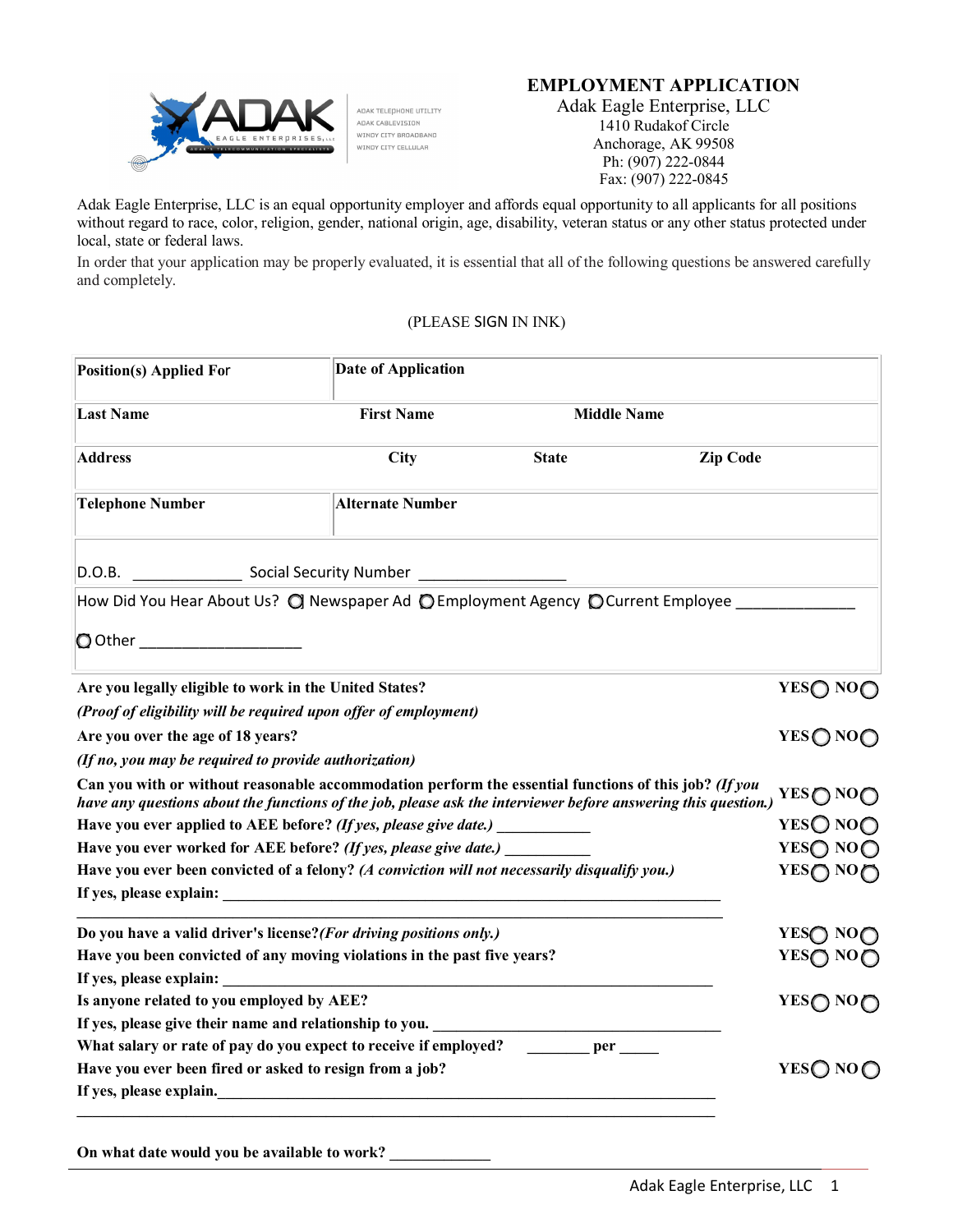| <b>EDUCATION</b>  |                                |                             |                           |                    |  |  |  |
|-------------------|--------------------------------|-----------------------------|---------------------------|--------------------|--|--|--|
|                   | Name and Location<br>of School | Course of Study<br>or Major | $#$ of Years<br>Completed | Diploma/<br>Degree |  |  |  |
| High School       |                                |                             |                           |                    |  |  |  |
| College           |                                |                             |                           |                    |  |  |  |
| Graduate          |                                |                             |                           |                    |  |  |  |
| <b>Vocational</b> |                                |                             |                           |                    |  |  |  |

**Please list any academic honors, scholarships, offices held, etc.***(Do not list any which reflect your race, color, religion, gender, national origin, age, disabilities or veteran status.)*

**Describe any specialized training, apprenticeships, licenses or skills.** 

| Have you received any job-related training in the United States Military? YESONOO |  |
|-----------------------------------------------------------------------------------|--|
| Please give dates and explanation:                                                |  |

**EMPLOYMENT HISTORY** *(Begin with current or most recent employer. Do not exclude any employment. Include any applicable temporary employment attach another sheet if necessary. Previous salaries or wages will not be used to determine compensation at AEE.)*

| Company Name                              | <b>Employment Dates</b><br>From<br>To | Salary<br><b>Start</b> | End<br>S | Name and Title of Supervisor |
|-------------------------------------------|---------------------------------------|------------------------|----------|------------------------------|
| <b>Address</b>                            |                                       |                        |          |                              |
|                                           | Describe your duties:                 |                        |          |                              |
| Phone                                     |                                       |                        |          |                              |
| <b>Reason for leaving and explanation</b> |                                       |                        |          |                              |

# **May we contact your current employer? YES**  $\bigcap$  **<b>NO**  $\bigcap$

| Company Name                              | <b>Employment Dates</b><br>To<br>From | <b>Salary</b><br>Start<br>S | End<br>ు | Name and Title of Supervisor |
|-------------------------------------------|---------------------------------------|-----------------------------|----------|------------------------------|
| <b>Address</b>                            |                                       |                             |          |                              |
|                                           | Describe your duties:                 |                             |          |                              |
| Phone                                     |                                       |                             |          |                              |
| <b>Reason for leaving and explanation</b> |                                       |                             |          |                              |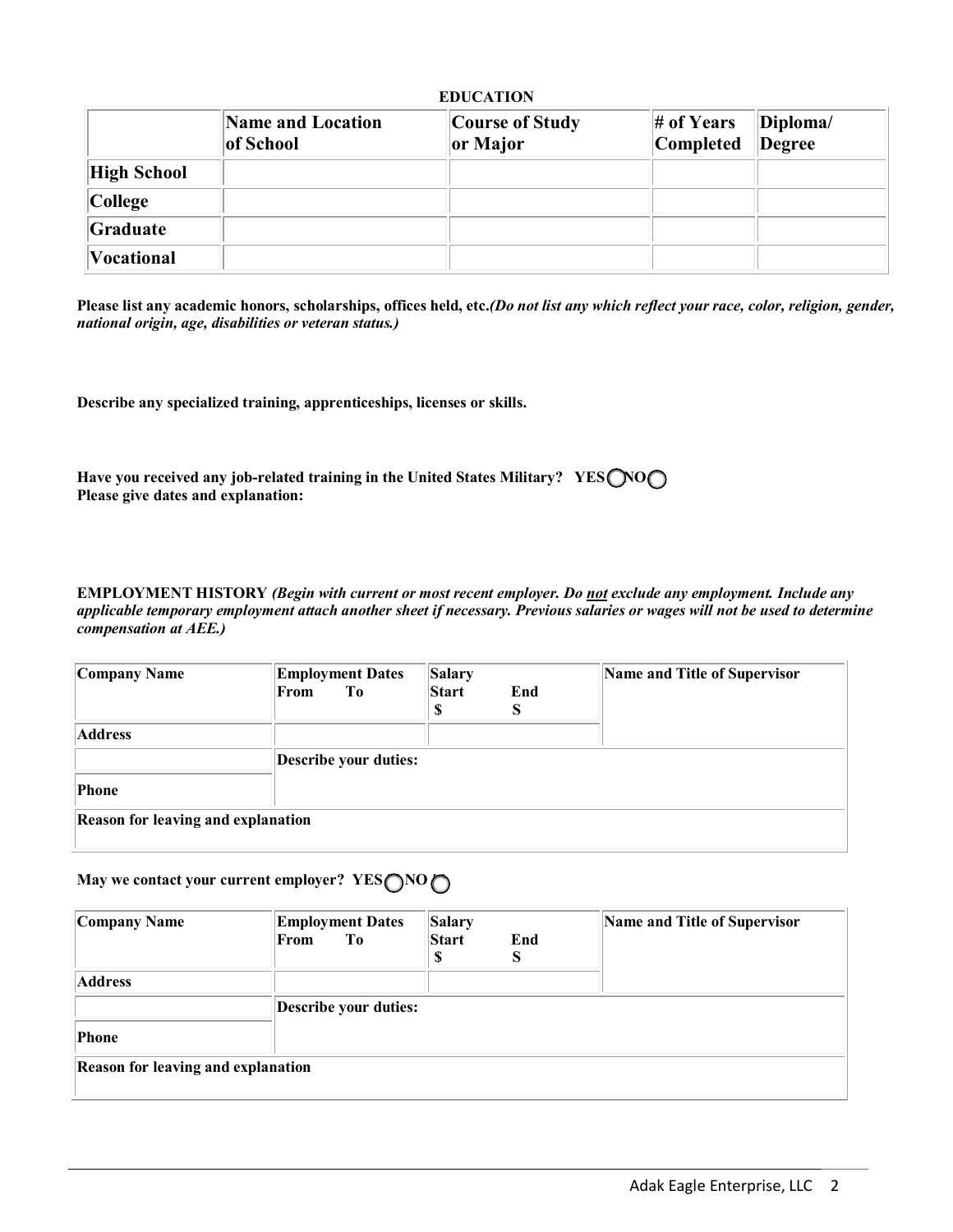| <b>Company Name</b>                       | <b>Employment Dates</b><br>From<br>To | <b>Salary</b><br>Start<br>G.<br>D | End<br>S | Name and Title of Supervisor |
|-------------------------------------------|---------------------------------------|-----------------------------------|----------|------------------------------|
| <b>Address</b>                            |                                       |                                   |          |                              |
|                                           | Describe your duties:                 |                                   |          |                              |
| Phone                                     |                                       |                                   |          |                              |
| <b>Reason for leaving and explanation</b> |                                       |                                   |          |                              |

| Company Name                              | <b>Employment Dates</b><br>From<br>To | <b>Salary</b><br><b>Start</b> | End<br>S | Name and Title of Supervisor |
|-------------------------------------------|---------------------------------------|-------------------------------|----------|------------------------------|
| <b>Address</b>                            |                                       |                               |          |                              |
|                                           | Describe your duties:                 |                               |          |                              |
| Phone                                     |                                       |                               |          |                              |
| <b>Reason for leaving and explanation</b> |                                       |                               |          |                              |

| Company Name                              | <b>Employment Dates</b><br>From<br>To | <b>Salary</b><br><b>Start</b><br>e<br>D | End<br>S | Name and Title of Supervisor |
|-------------------------------------------|---------------------------------------|-----------------------------------------|----------|------------------------------|
| <b>Address</b>                            |                                       |                                         |          |                              |
|                                           | Describe your duties:                 |                                         |          |                              |
| Phone                                     |                                       |                                         |          |                              |
| <b>Reason for leaving and explanation</b> |                                       |                                         |          |                              |

**Please provide any other information that you feel will help us in considering your application for employment.** 

## **REFERENCES (Please list three persons, who are not related to you or previous supervisors, who can provide professional references.)**

| Name | <b>Address</b> | <b>Phone Number</b> | Relationship/<br>Occupation | Years<br>Known |
|------|----------------|---------------------|-----------------------------|----------------|
|      |                |                     |                             |                |
|      |                |                     |                             |                |
|      |                |                     |                             |                |